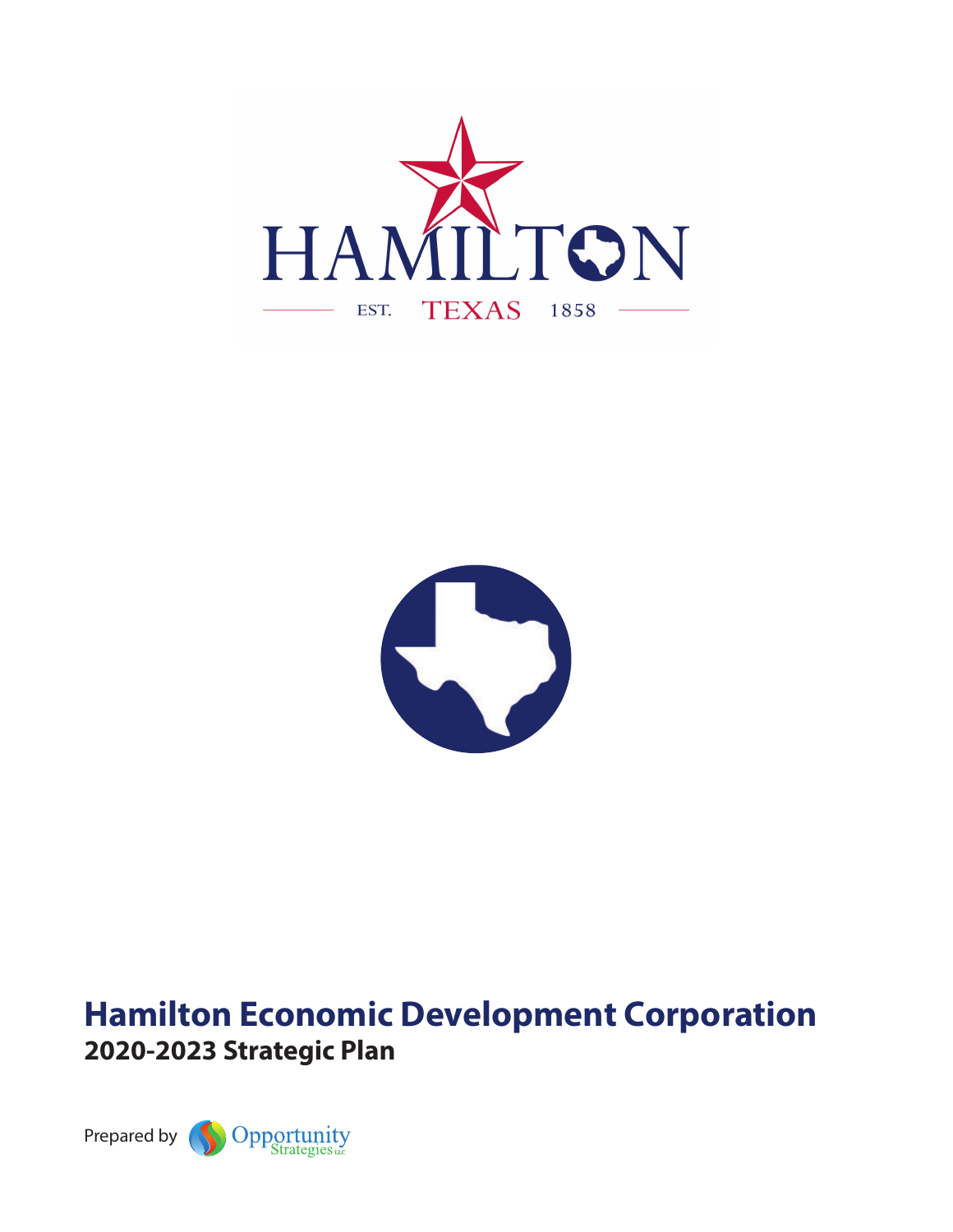# **Hamilton Economic Development Corporation**

## **Mission Statement**

The mission of the Hamilton Economic Development Corporation is to promote and enable community and economic development in Hamilton.

## **Vision Statement**

Hamilton will be recognized as the premier Hill Country community for economic development and quality of life.

# **Goal #1: Downtown Development**

*To work with the Hamilton Main Street Program to revitalize Hamilton's Historic downtown into a thriving district.*

- **1. Determine needed infrastructure and create plans for installation**
	- a. Outdoor seating area
	- b. Locate areas to landscape (provide limestone rock beds, trees, and flowers)
	- c. Public restrooms
	- d. Thompson Building and parking lot (See Goal #6)
	- e. Maintain relationship with TxDOT
	- f. Provide match funding for the Texas Department of Agriculture Main Street Infrastructure Grant
- **2. Create an appealing atmosphere by preserving historic character**
	- a. Add Historical guidelines to the current EDC Façade, Awning, and Signage Grant Guidelines
	- b. Research the purchase of properties to modify into parking lots, restrooms, water features or economically productive historical properties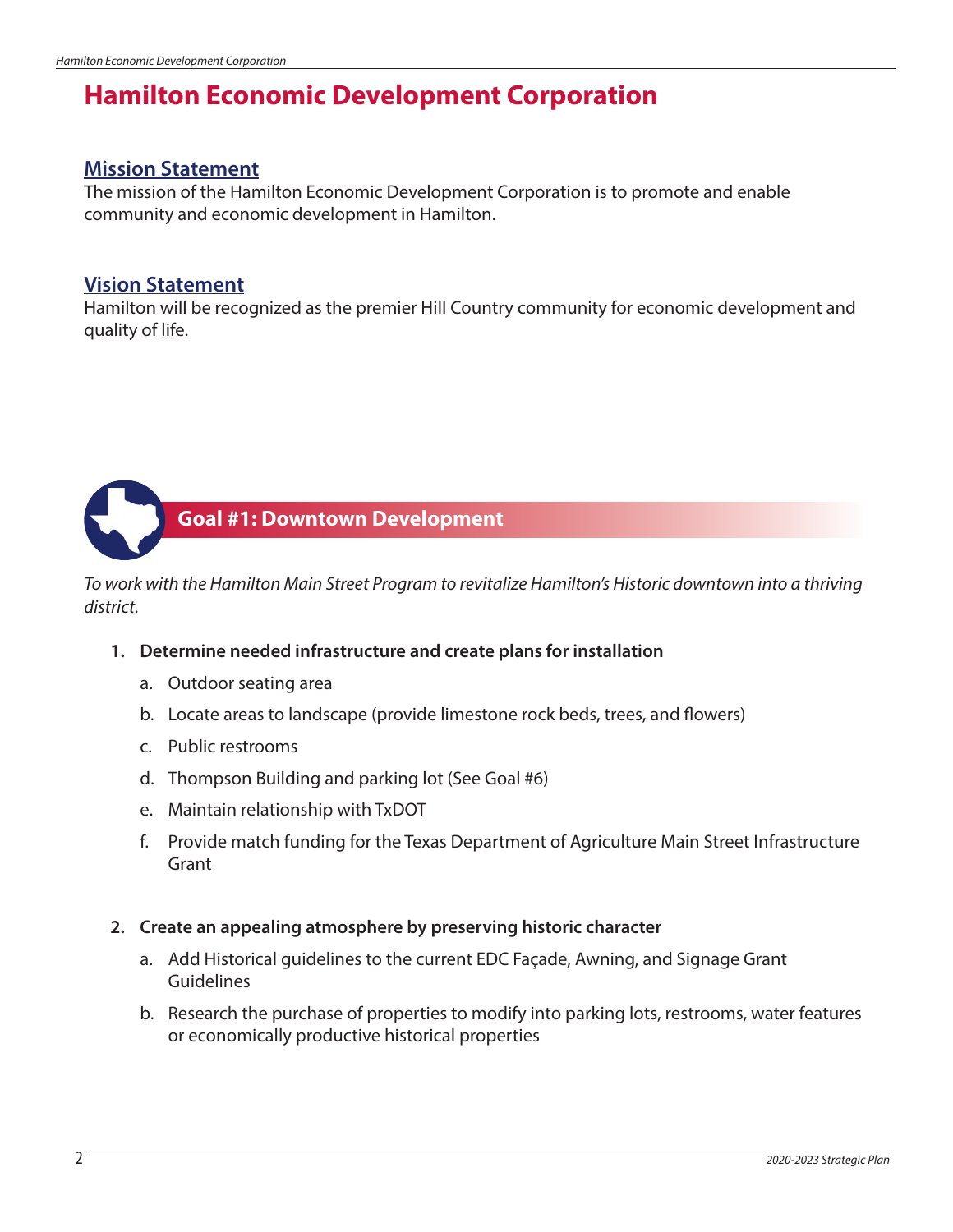- **3. Ensure that initiatives in downtown create a charming effect**
	- a. Establish wayfinding/directional signage
	- b. Trim trees and park area to showcase library from downtown
	- c. Install lighting
	- d. Create a selfie station
	- e. Add to the Christmas décor each year
	- f. Work with the City to revise ordinances to align with downtown initiatives
	- g. Install ghost signs, murals, or historical pictures in downtown

#### **4. Parking**

- a. Create a parking plan for downtown
- b. New striping for parking places
- c. Plant trees and flowers along parking areas
- **5. "Imagine the Possibilities" Tour with Main Street including vacant properties, developers, turnkey properties, Downtown TX website**
- **6. Support Hamilton Main Street Program community events**
- **7. Research feasibility of a downtown lodging facility**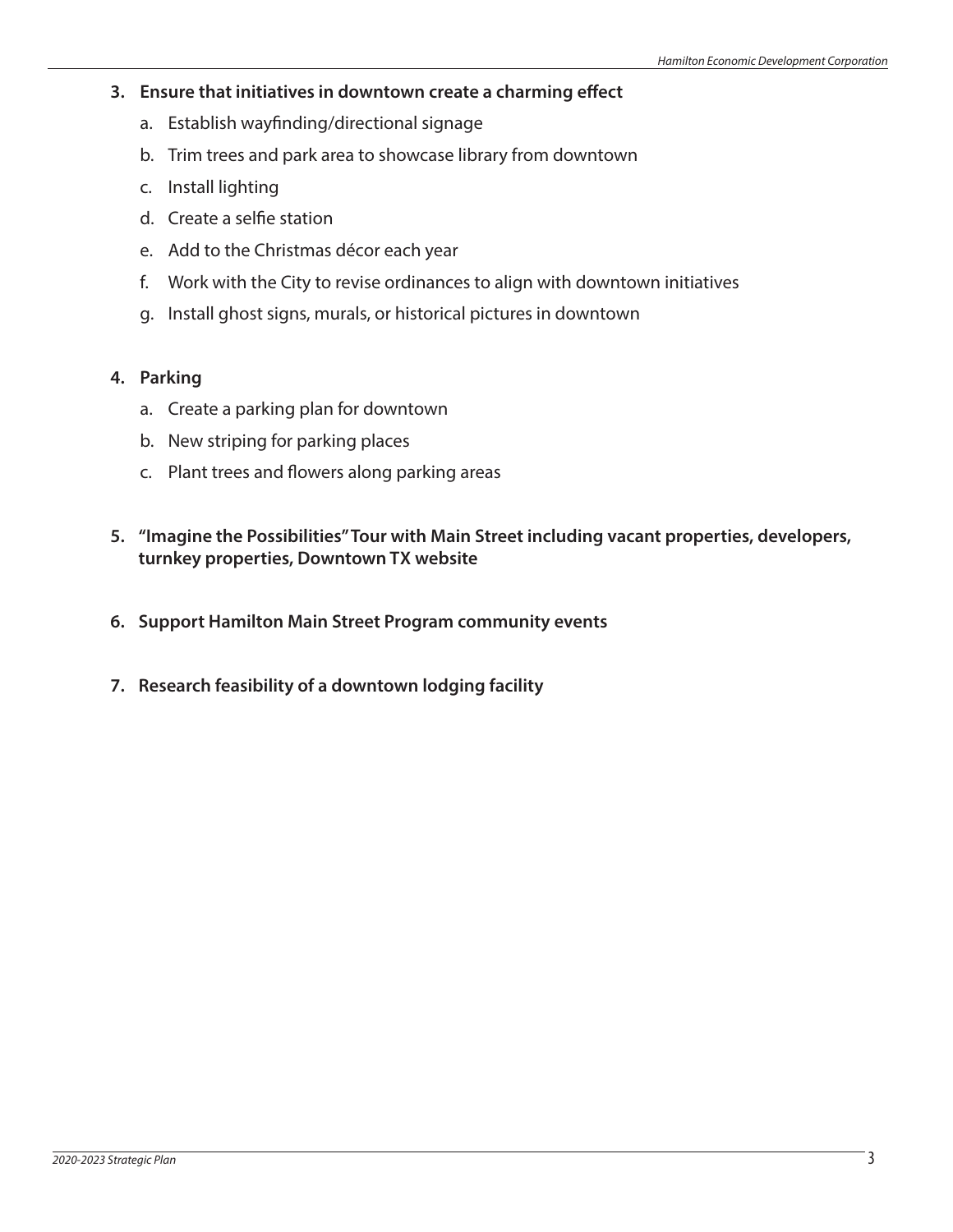

*To build and foster relationships with existing businesses that result in retention and expansion*

#### **1. Conduct existing business visits**

- a. Create a BRE questionnaire.
- b. Build information files on Hamilton's top industries
- c. Staff will conduct an official BRE Visit at least 12 businesses per year
- d. Board members will identify a visit they would like to participate in
- e. Quarterly updates to board regarding BRE visits

#### **2. Identify ways to market the BRE program and Hamilton existing businesses:**

- a. Write articles
- b. Request testimonials from existing business owners
- c. Publish in newspaper, local media outlets
- d. Publish in social media outlets
- e. Email blasts
- f. Continue Hamilton Works which highlights existing businesses

#### **3. Host industry events that promote business retention efforts**

- a. Host annual Business Appreciation Luncheon or Breakfast
- b. Host a Business/Workforce Resource Fair

#### **4. To provide support to local existing businesses**

- a. Educate more businesses about the benefits of working with various workforce development resources such as the Small Business Development Center (SBDC), Workforce Solutions, etc.
- b. Distribute educational marketing material to typical small business service providers in Hamilton such as attorneys, certified public accountants, financial institutions, and financial advisors
- c. Provide training workshops for existing local businesses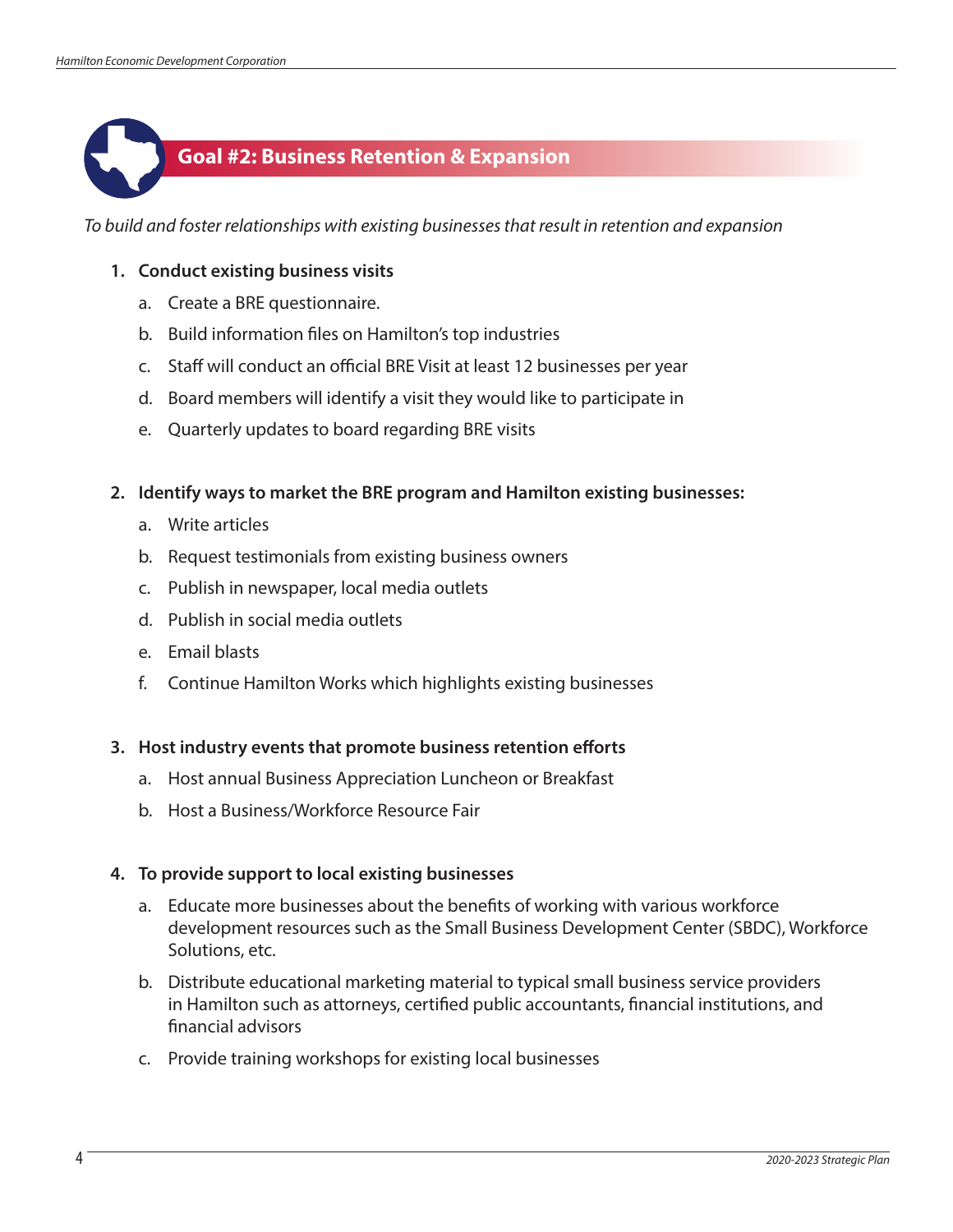- **5. Partner with the Hamilton Chamber of Commerce to create and distribute welcome packages and list of area resources for new businesses.**
- **6. Provide social media exposure/showcase to existing businesses on a routine and requested basis**
- **7. Identify Shop Local gap opportunities with local businesses**
	- a. Secure an ESRI Gap Analysis from Texas Main Street Program to help guide business recruitment
	- b. Workforce Solutions data
	- c. BRE visit questions, such as "What supplies does your business buy?" to try to match buyers with local sellers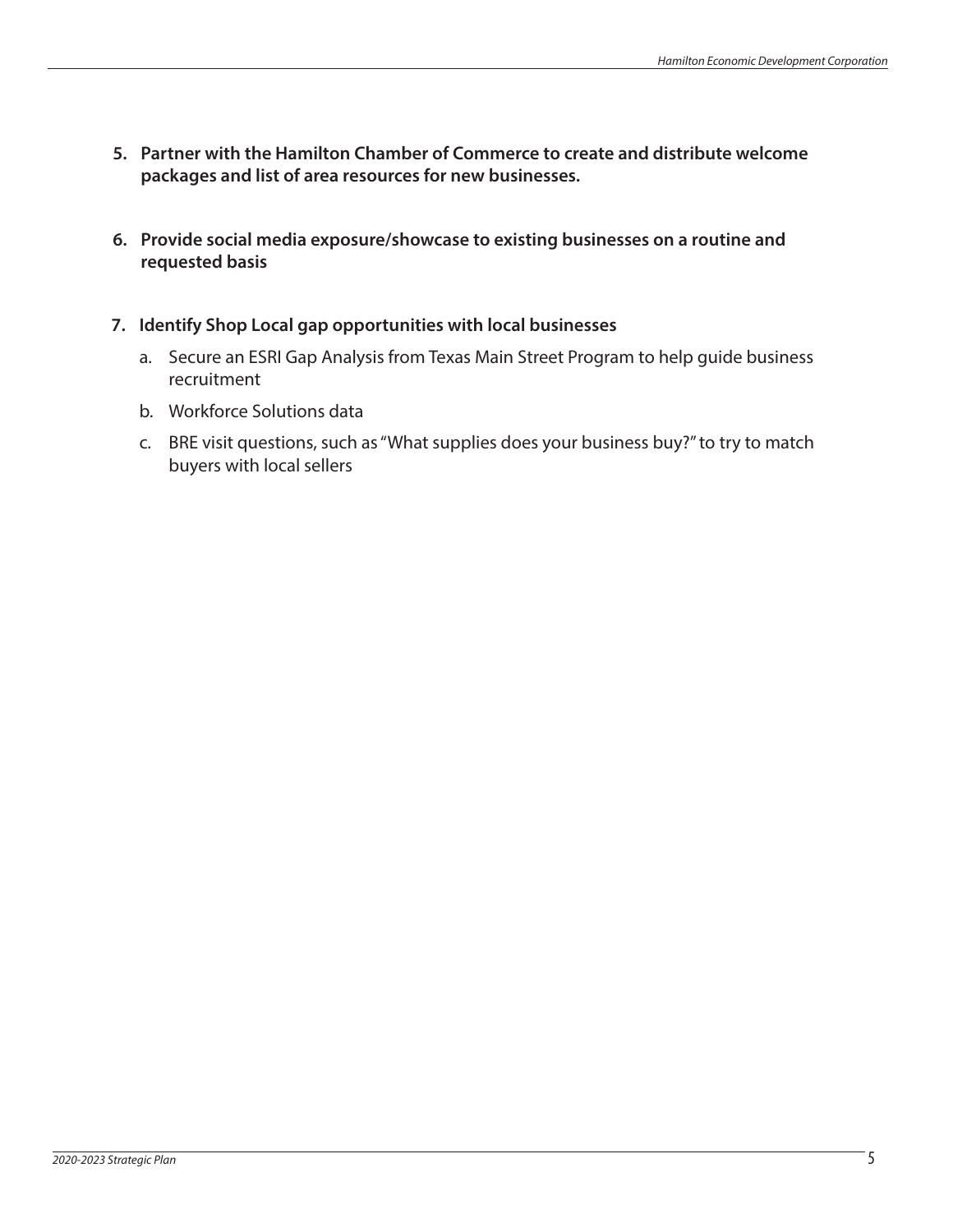

*To continually improve the quality of life in Hamilton*

- **1. Workforce/Education**
	- a. Host/Help Host a Virtual Career Fair
		- Explore potential partners
		- Market to existing industries as a solution to their succession planning challenges
		- Continue to work with Hamilton ISD to market to students exploring what their options are and how considering a trade could lead to a rewarding career
		- Focus on Youth Retention: retaining local youth to fill local quality jobs
	- b. Partner with the Hamilton ISD to identify opportunities to bridge the workforce gap between education and employers

#### **2. Workforce Housing**

- a. Pursue opportunities to partner with others for housing
- b. Research pros and cons to establishing a Community Foundation as a source of funding
- c. Secure properties to build and/or incentivize new infill housing
- d. Utilize dilapidated and abandoned properties to leverage existing infrastructure for infill housing

#### **3. Beautification**

- a. Host a Downtown/Park Trail Cleanup event
	- Power wash existing downtown sidewalks
	- Clean windows in downtown
- b. Create a plan/partnership for maintenance of public spaces downtown
- c. Support Keep Hamilton Beautiful efforts
- d. Encourage greater usage of bulk waste transfer station
- **4. Recommend revisions to Hamilton's ordinances as needed (look at other towns)**
- **5. Establish wayfinding/directional signage throughout Hamilton leading to shopping/ eating areas**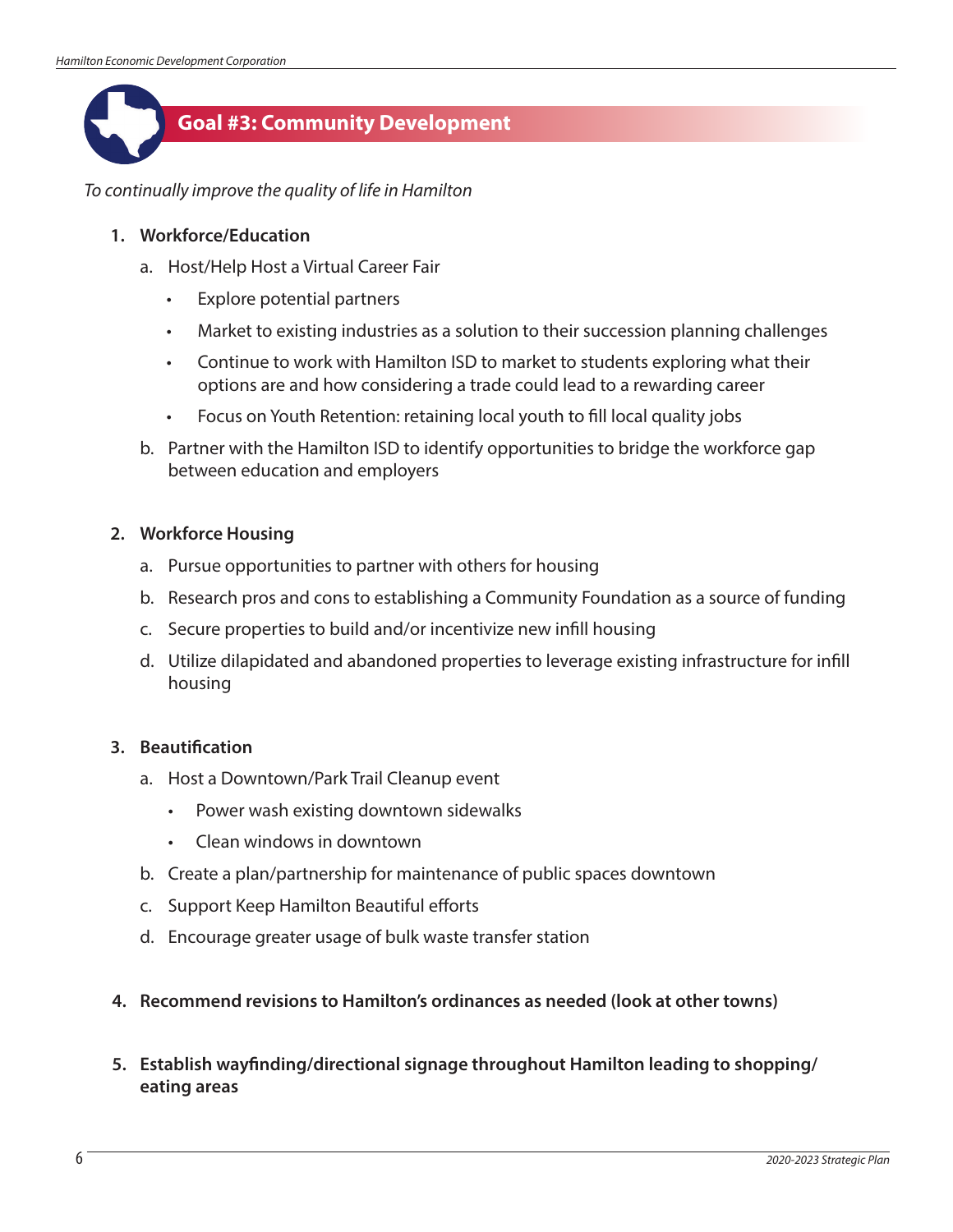# **Goal #4: Tourism**

*To become a premier Hill Country tourism destination*

- **1. Create a Visit Hamilton website to specifically attract tourists to Hamilton**
- **2. Drive traffic to new Tourism website**
- **3. Develop our tourist avatars/persons then targeted marketing to them**
- **4. Tell our story through Social Media and other Media outlets**
- **5. Promote specific types of tourism:**
	- a. Historical/Heritage Tourism
	- b. Agricultural Tourism
	- c. EcoTourism/Nature Tourism
- **6. Create promotional material for the Hamilton County Historical Commission Interpretive Signage Program and historical tours**
- **7. Work with the Library and Museum to create a historical tourism draw: Genealogy and Hamilton County History**
- **8. Market the Downtown Art Galleries**
- **9. Research and replicate what some other Hill Country communities have done to attract tourists, i.e. Hico, Fredericksburg, Brady, Comfort, San Saba, Marble Falls**
	- a. Answer the question: What do we do here that people would come see/do?
	- b. Take a 281-Road Trip Day to take notes on what tourists are already enjoying along route
	- c. Create a 281-Road Trip brochure, ad, marketing material, social media post
	- d. Create something complementary to what tourists are already doing along 281, such as live music, shopping, dining, attractions, and experiences, etc.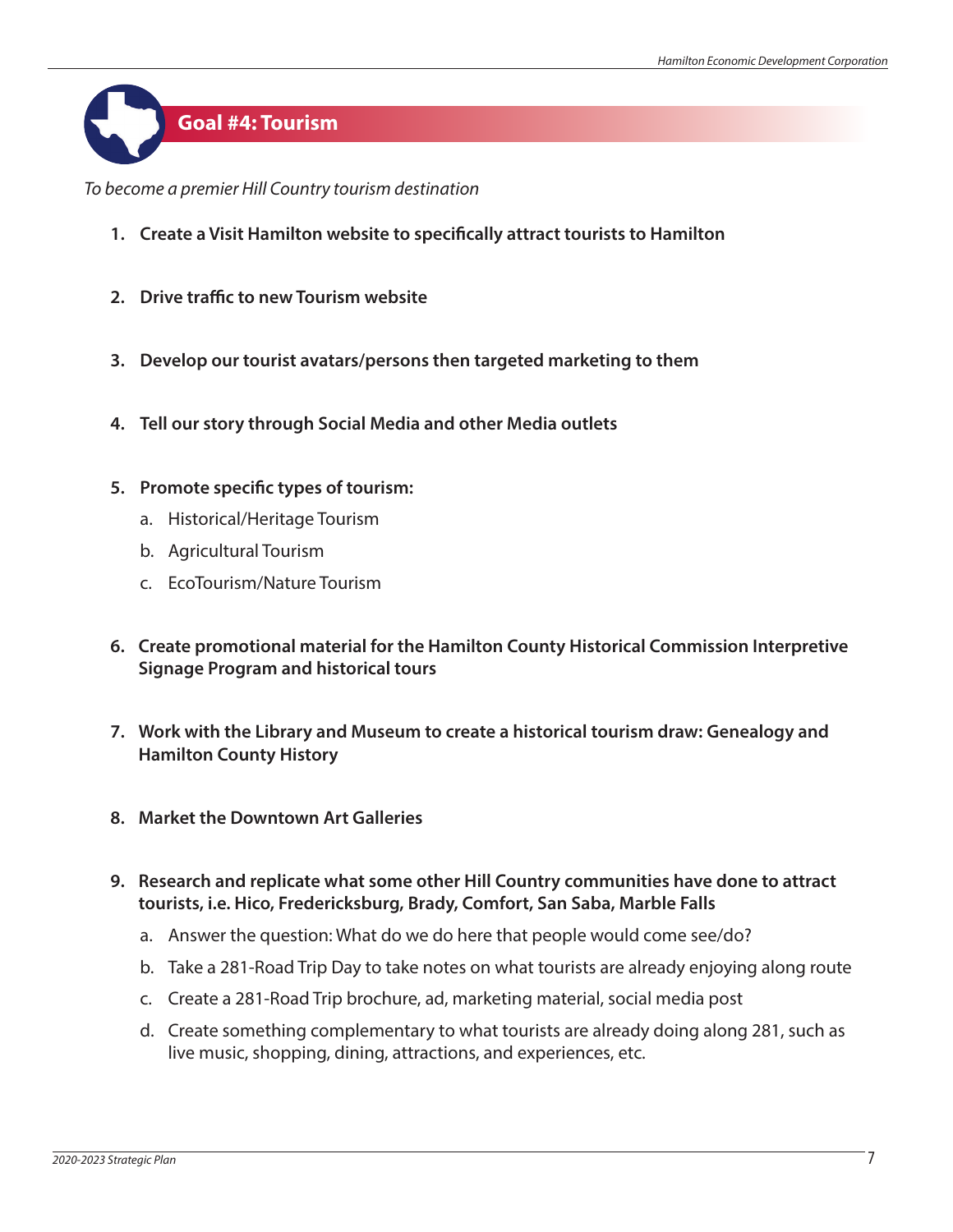#### **10. Create two Selfie Stations with great backgrounds for photos**

- a. One at Circle T
- b. One in downtown (Hamilton Main Street to create)
- **11. Promote community events to tourists**
- **12. Hamilton Main Street to research how to pipe music throughout downtown**
- **13. Leverage the RV visitors to shop downtown**
- **14. Partner with Texas Brazos Trail Region to leverage their heritage tourism efforts to attract tourists to Hamilton**
- **15. Consider an art attraction (gallery, store, installation, etc.) to entice tourists interested in art/culture**
- **16. Actively promote all Hamilton attractions**

#### **17. Leverage Circle T**

- a. Hamilton Main Street will purposefully schedule events during key roping weekends
- b. Partner with downtown businesses to increase awareness and create experiences that appeal to visitors of Circle T
- c. Market downtown ads to roping visitors, roping fans, and social media fans of Circle T and The Inn at Circle T
- **18. Partner with area wineries, tap houses, and live music venues to attract tourists**
- **19. Leverage hunting and fishing tourists and spouses to explore Hamilton while here**
- **20. Expand Small Business Saturday (American Express) and use their materials to promote shopping with small business owners throughout Hamilton.**
- **21. Promote Hamilton's Film Friendly Community designation to attract film industry projects**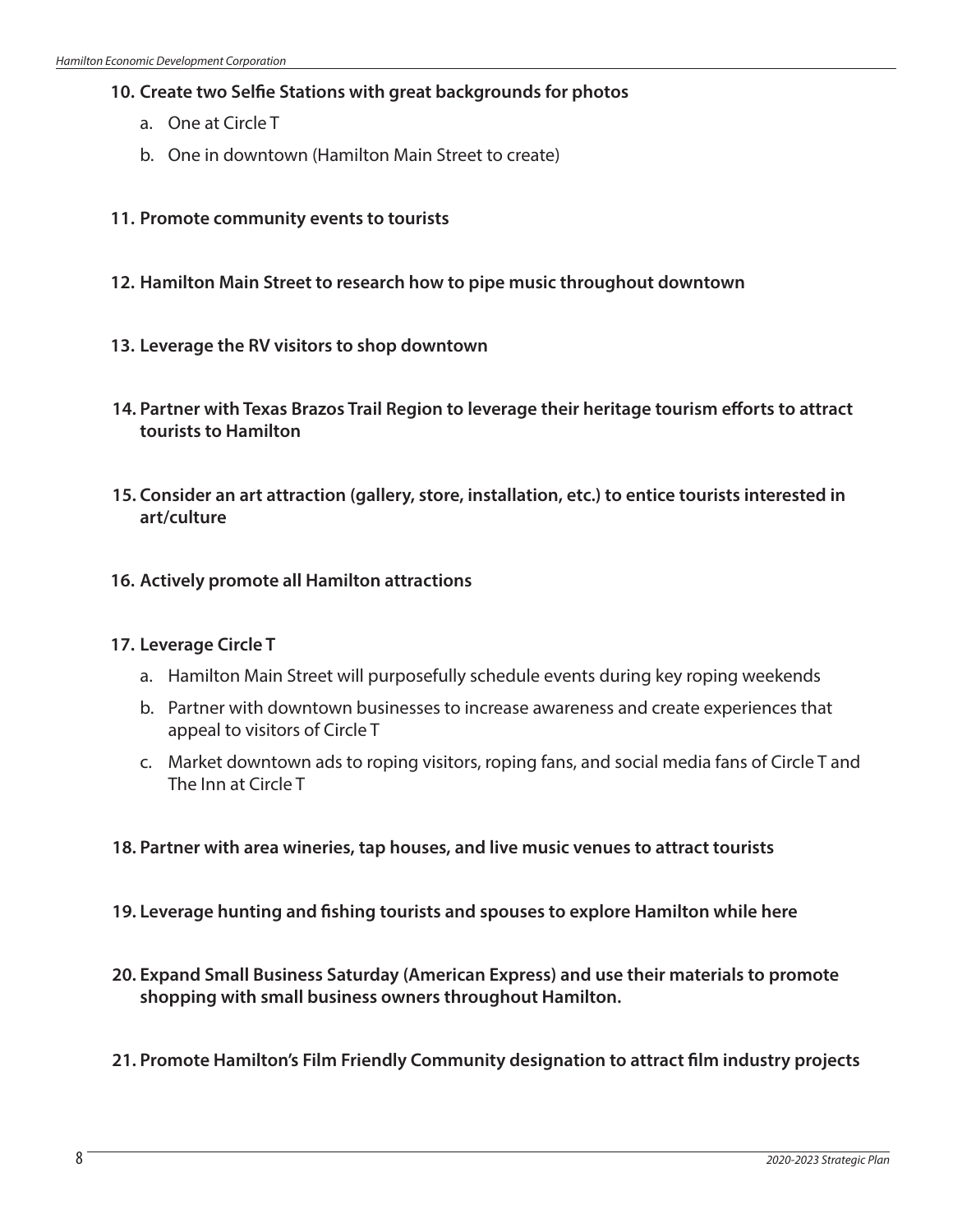

*To successfully market the Hamilton area to investors for business development* 

### **1. Entrepreneurial Development**

- a. Collateral materials
- b. Promote the EDC's start-up incentive grants
- c. Create a "Startup Texas"-like support team approach and checklist with help from SBDC.
- d. Develop resources for entrepreneurial assistance/advice
	- Research and fully describe all revolving loan fund options
	- Offer branding and marketing advice
	- Provide Customer Service Excellence Workshops
	- Provide Workshops on Growing a Small Business Successfully

### **2. Telling our story**

- a. Business-friendly
- b. Small town charm/country life with fewer people
- c. Reliable fiber optic high-speed internet/easy to work from home
- d. Quality hospital/heath care
- e. Affordable land
- f. Market new Genealogical Library once finished
- g. Team Roping Capital of Texas
- h. Most ranchland in region
- i. Historical background in Main Street District
- j. Billy The Kid story
- k. Ann Whitney story
- l. Showcase airport and Glider Club story
- m. Promote hunting and fishing lifestyle
- n. Use old vs. new photos of Hamilton to tell the history story
- o. Promote historical markers and interpretive sign locations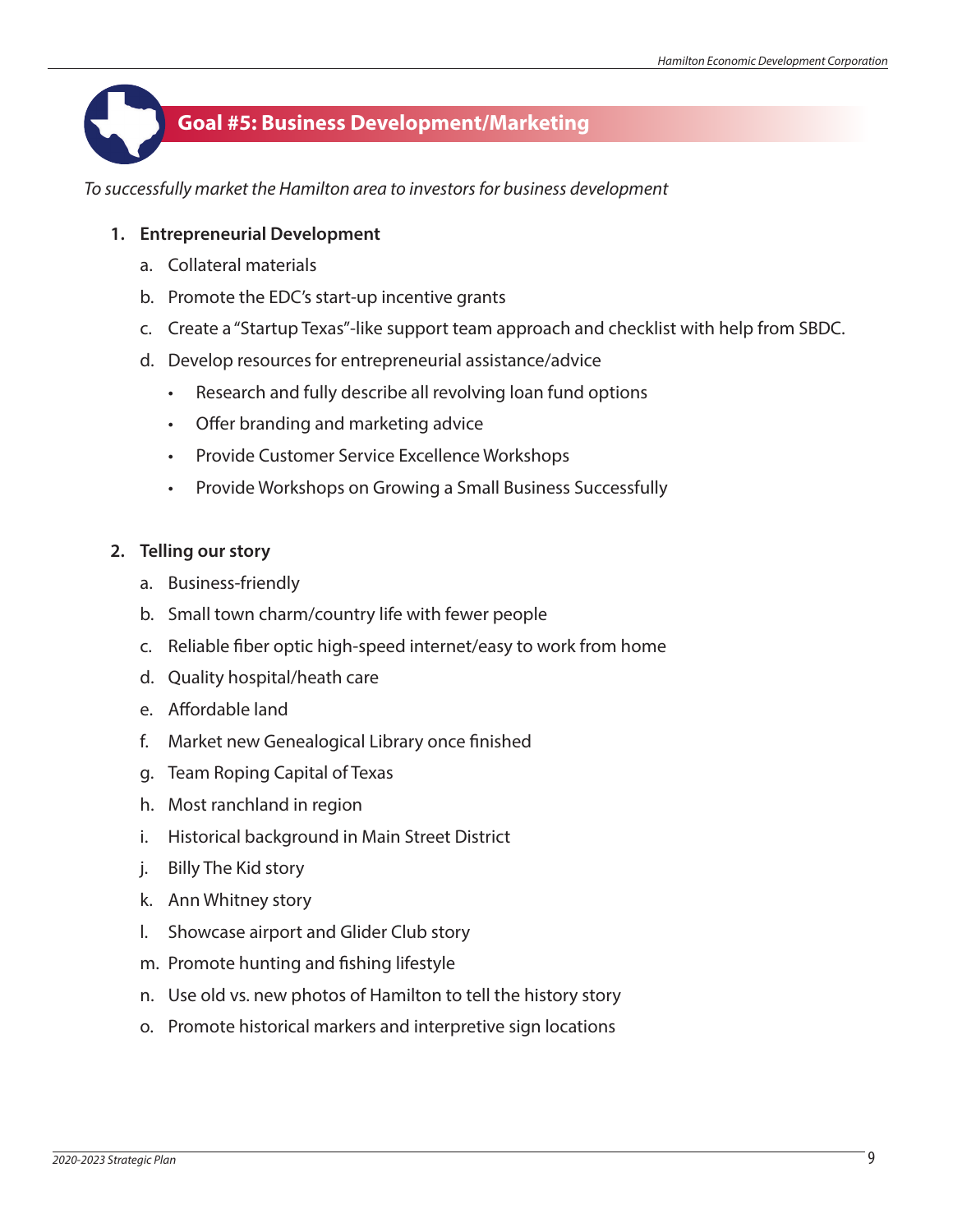#### **3. Business Recruitment**

- a. Actively market 281 Business Park opportunities
- b. Collateral materials
- c. Develop a baseline economic development incentive policy
- d. Identify target industries and target prospects
- e. Create a list of all available buildings and properties / Main Street to create list of downtown available buildings and properties
- f. Identify site selection consultants and industry site selection professionals to target
- g. Attend "Meet the Consultants" events to begin building relationships
- h. Leverage Texas Economic Development Council membership
- i. Continually explore regional marketing opportunities
	- Texas One
	- Team Texas
	- Grand Central Texas
- j. Continue strong relationship with Workforce Solutions
- k. Secure relevant workforce information from Workforce Solutions
- l. Network with other Economic Development professionals and developers
- m. Market new airport runway length to potential investors

#### **4. Social Media**

- a. Grow Instagram engagement
- b. Grow Facebook engagement
- c. Buy targeted ads for social media channels
- d. Continue to use hashtags: #hamiltontexas & #visithamiltontx
- e. Once established, promote local selfie stations on social media channels
- f. Distribute tips packets to local business to maximize TripAdvisor/Yelp/Google Search/ Google Maps